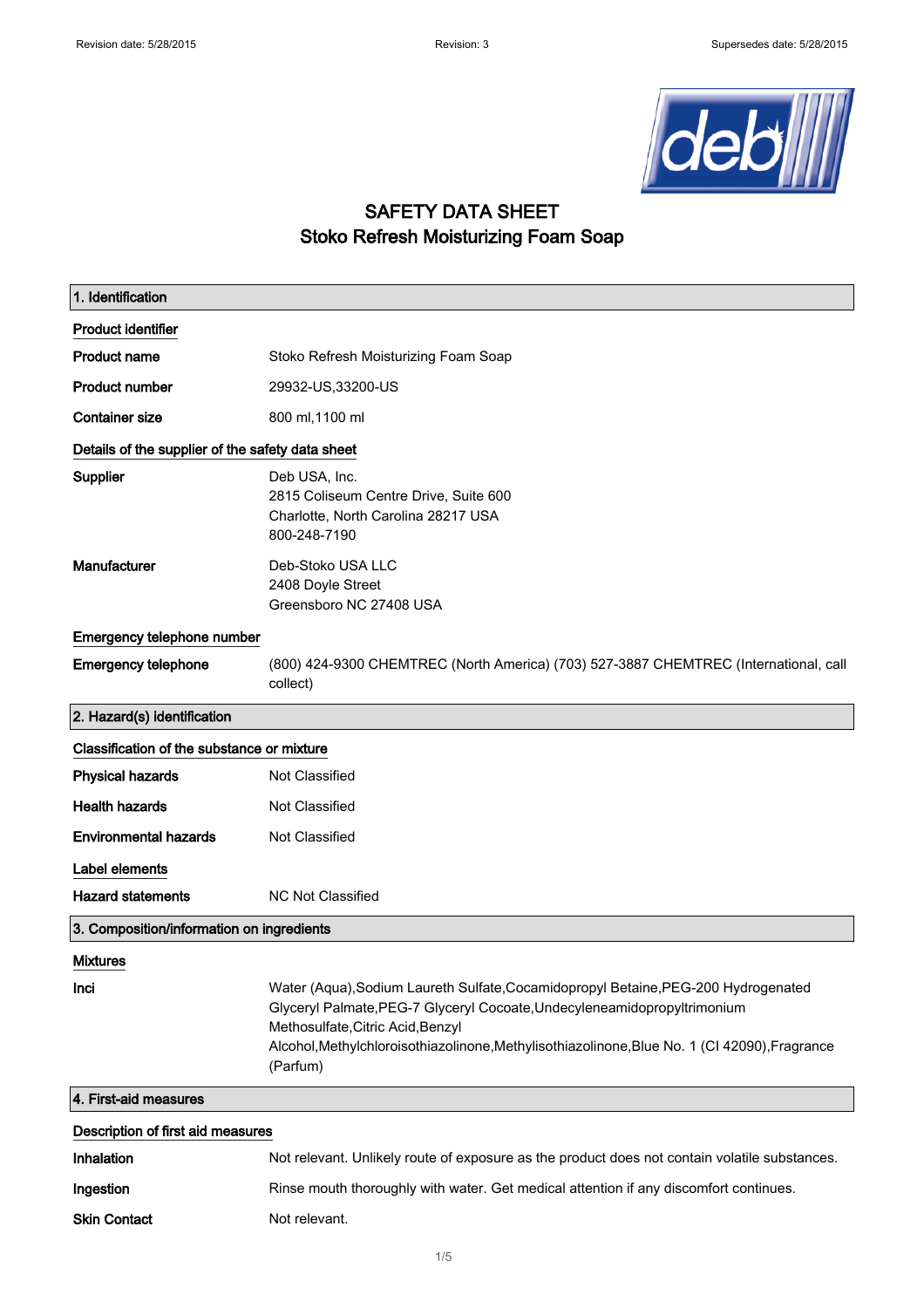| Eye contact                                                            | Remove any contact lenses and open eyelids wide apart. Continue to rinse for at least 15<br>minutes. Continue to rinse for at least 15 minutes. Get medical attention promptly if symptoms<br>occur after washing. |  |  |  |
|------------------------------------------------------------------------|--------------------------------------------------------------------------------------------------------------------------------------------------------------------------------------------------------------------|--|--|--|
|                                                                        | Most important symptoms and effects, both acute and delayed                                                                                                                                                        |  |  |  |
| Inhalation                                                             | No specific symptoms known.                                                                                                                                                                                        |  |  |  |
| Ingestion                                                              | No specific symptoms known.                                                                                                                                                                                        |  |  |  |
| Eye contact                                                            | May cause temporary eye irritation.                                                                                                                                                                                |  |  |  |
| Indication of immediate medical attention and special treatment needed |                                                                                                                                                                                                                    |  |  |  |
| Notes for the doctor                                                   | No specific recommendations.                                                                                                                                                                                       |  |  |  |
| 5. Fire-fighting measures                                              |                                                                                                                                                                                                                    |  |  |  |
| <b>Extinguishing media</b>                                             |                                                                                                                                                                                                                    |  |  |  |
| Suitable extinguishing media                                           | The product is not flammable. Use fire-extinguishing media suitable for the surrounding fire.                                                                                                                      |  |  |  |
| Special hazards arising from the substance or mixture                  |                                                                                                                                                                                                                    |  |  |  |
| <b>Hazardous combustion</b><br>products                                | No known hazardous decomposition products.                                                                                                                                                                         |  |  |  |
| <b>Advice for firefighters</b>                                         |                                                                                                                                                                                                                    |  |  |  |
| Protective actions during<br>firefighting                              | No specific firefighting precautions known.                                                                                                                                                                        |  |  |  |
| 6. Accidental release measures                                         |                                                                                                                                                                                                                    |  |  |  |
|                                                                        |                                                                                                                                                                                                                    |  |  |  |
|                                                                        | Personal precautions, protective equipment and emergency procedures                                                                                                                                                |  |  |  |
| <b>Personal precautions</b>                                            | Avoid contact with eyes.                                                                                                                                                                                           |  |  |  |
| <b>Environmental precautions</b>                                       |                                                                                                                                                                                                                    |  |  |  |
| <b>Environmental precautions</b>                                       | Not considered to be a significant hazard due to the small quantities used.                                                                                                                                        |  |  |  |
| Methods and material for containment and cleaning up                   |                                                                                                                                                                                                                    |  |  |  |
| Methods for cleaning up                                                | Flush away spillage with plenty of water. Avoid contamination of ponds or watercourses with<br>washing down water. Avoid runoff into storm sewers and ditches which lead to waterways.                             |  |  |  |
| Reference to other sections                                            | For waste disposal, see Section 13.                                                                                                                                                                                |  |  |  |
| 7. Handling and storage                                                |                                                                                                                                                                                                                    |  |  |  |
| Precautions for safe handling                                          |                                                                                                                                                                                                                    |  |  |  |
| <b>Usage precautions</b>                                               | Avoid contact with eyes.                                                                                                                                                                                           |  |  |  |
| Conditions for safe storage, including any incompatibilities           |                                                                                                                                                                                                                    |  |  |  |
| <b>Storage precautions</b>                                             | Store in tightly closed original container.                                                                                                                                                                        |  |  |  |
| Specific end uses(s)                                                   |                                                                                                                                                                                                                    |  |  |  |
| Specific end use(s)                                                    | The identified uses for this product are detailed in Section 1.2.                                                                                                                                                  |  |  |  |
| 8. Exposure Controls/personal protection                               |                                                                                                                                                                                                                    |  |  |  |

Exposure controls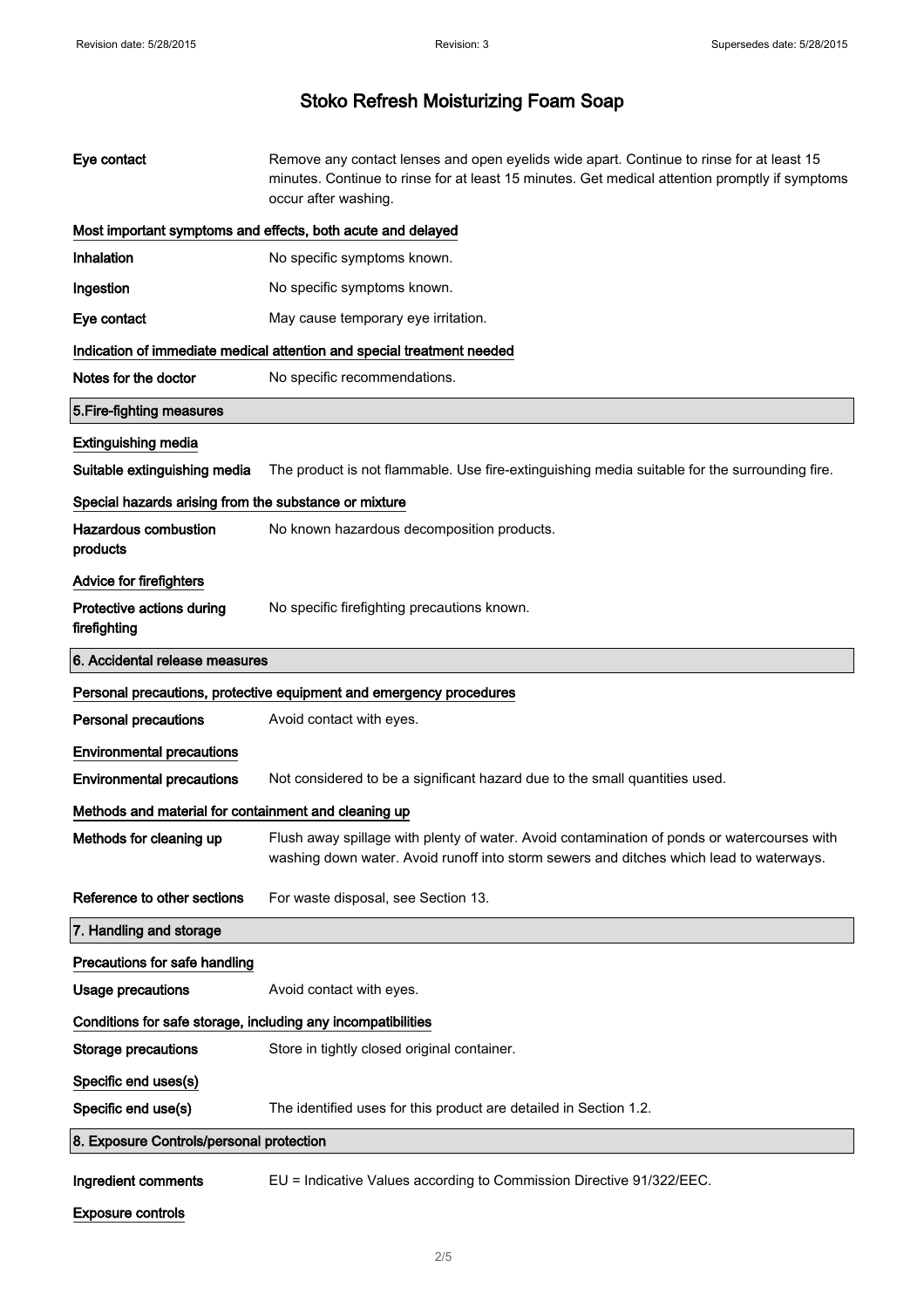| Appropriate engineering<br>controls                   | Not relevant.                                                                                                                                  |  |  |  |
|-------------------------------------------------------|------------------------------------------------------------------------------------------------------------------------------------------------|--|--|--|
| Eye/face protection                                   | Not required normally but wear eye protection if you are conducting an operation where there<br>is a risk of this product getting in the eyes. |  |  |  |
| Hand protection                                       | Not relevant.                                                                                                                                  |  |  |  |
| <b>Respiratory protection</b>                         | Not relevant.                                                                                                                                  |  |  |  |
| 9. Physical and Chemical Properties                   |                                                                                                                                                |  |  |  |
| Information on basic physical and chemical properties |                                                                                                                                                |  |  |  |
| Appearance                                            | Liquid                                                                                                                                         |  |  |  |
| Color                                                 | Blue.                                                                                                                                          |  |  |  |
| Odor                                                  | Fragrant                                                                                                                                       |  |  |  |
| pH                                                    | $4.5 - 6.5(10%)$                                                                                                                               |  |  |  |
| <b>Relative density</b>                               | approx. 1.00                                                                                                                                   |  |  |  |
| 10. Stability and reactivity                          |                                                                                                                                                |  |  |  |
| Reactivity                                            | There are no known reactivity hazards associated with this product.                                                                            |  |  |  |
| <b>Stability</b>                                      | Stable at normal ambient temperatures.                                                                                                         |  |  |  |
| Possibility of hazardous<br>reactions                 | Not known.                                                                                                                                     |  |  |  |
| Conditions to avoid                                   | There are no known conditions that are likely to result in a hazardous situation.                                                              |  |  |  |
| Materials to avoid                                    | No specific material or group of materials is likely to react with the product to produce a<br>hazardous situation.                            |  |  |  |
| Hazardous decomposition<br>products                   | Does not decompose when used and stored as recommended.                                                                                        |  |  |  |
| 11. Toxicological information                         |                                                                                                                                                |  |  |  |
| Information on toxicological effects                  |                                                                                                                                                |  |  |  |
| <b>Toxicological effects</b>                          | No data recorded.                                                                                                                              |  |  |  |
| Inhalation                                            | No specific health hazards known.                                                                                                              |  |  |  |
| Ingestion                                             | May cause discomfort if swallowed.                                                                                                             |  |  |  |
| <b>Skin Contact</b>                                   | Skin irritation should not occur when used as recommended.                                                                                     |  |  |  |
| Eye contact                                           | May cause temporary eye irritation.                                                                                                            |  |  |  |
| 12. Ecological Information                            |                                                                                                                                                |  |  |  |
| Ecotoxicity                                           | Not regarded as dangerous for the environment.                                                                                                 |  |  |  |
| <b>Bioaccumulative potential</b>                      |                                                                                                                                                |  |  |  |
| <b>Bio-Accumulative Potential</b>                     | No data available on bioaccumulation.                                                                                                          |  |  |  |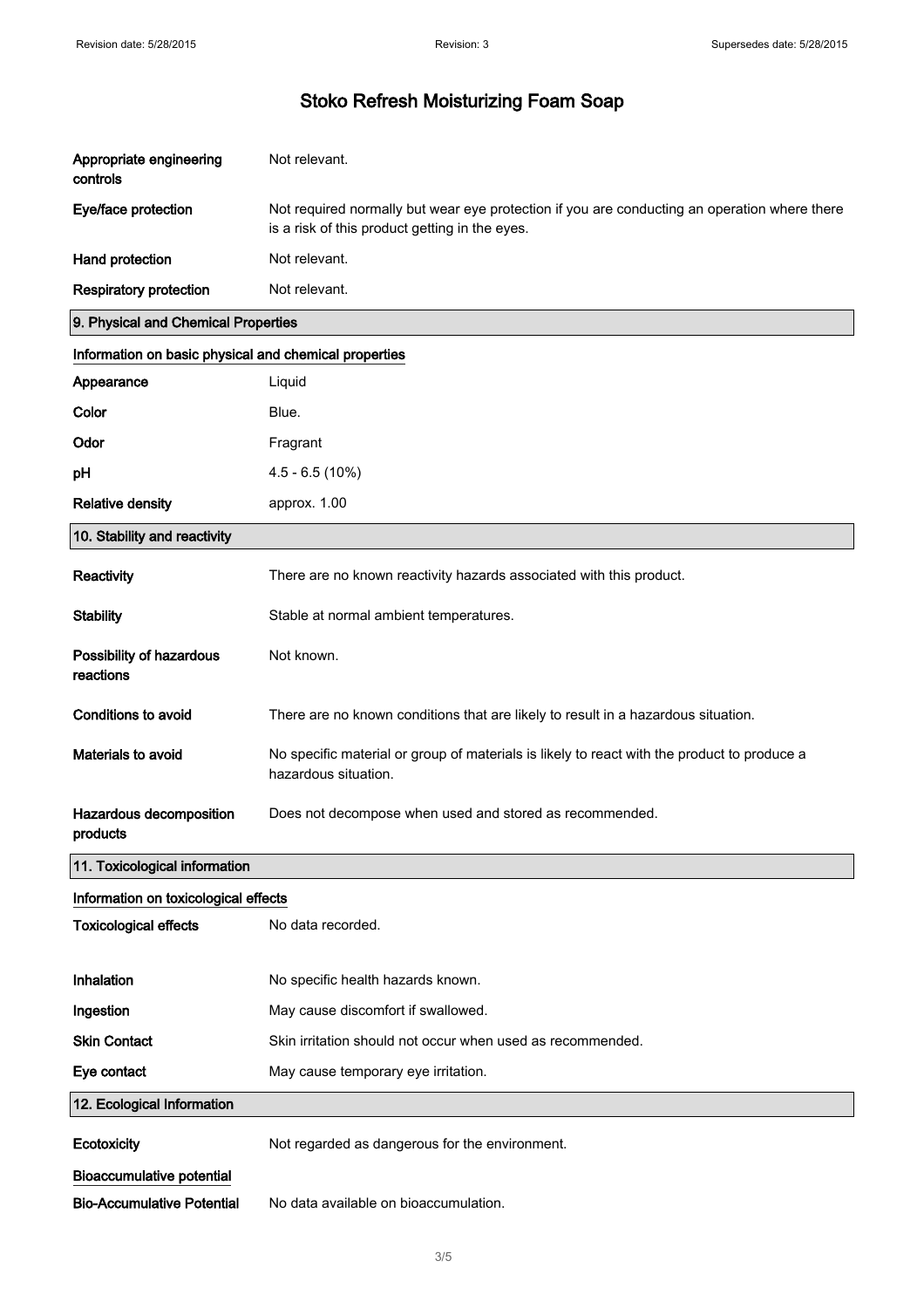| Mobility in soil                                                                               |                                                                                                                                |  |  |
|------------------------------------------------------------------------------------------------|--------------------------------------------------------------------------------------------------------------------------------|--|--|
| <b>Mobility</b>                                                                                | The product is miscible with water and may spread in water systems.                                                            |  |  |
| <b>Results of PBT and vPvB assessment</b>                                                      |                                                                                                                                |  |  |
| Results of PBT and vPvB<br>assessment                                                          | This product does not contain any substances classified as PBT or vPvB.                                                        |  |  |
| Other adverse effects                                                                          |                                                                                                                                |  |  |
| Other adverse effects                                                                          | None known.                                                                                                                    |  |  |
| 13. Disposal considerations                                                                    |                                                                                                                                |  |  |
| Waste treatment methods                                                                        |                                                                                                                                |  |  |
| <b>General information</b>                                                                     | When handling waste, the safety precautions applying to handling of the product should be<br>considered.                       |  |  |
| <b>Disposal methods</b>                                                                        | Dispose of waste to licensed waste disposal site in accordance with the requirements of the<br>local Waste Disposal Authority. |  |  |
| 14. Transport information                                                                      |                                                                                                                                |  |  |
| Road transport notes                                                                           | Not classified.                                                                                                                |  |  |
| Rail transport notes                                                                           | Not classified.                                                                                                                |  |  |
| Sea transport notes                                                                            | Not classified.                                                                                                                |  |  |
| Air transport notes                                                                            | Not classified.                                                                                                                |  |  |
| <b>UN Number</b>                                                                               |                                                                                                                                |  |  |
| Not applicable.                                                                                |                                                                                                                                |  |  |
| UN proper shipping name                                                                        |                                                                                                                                |  |  |
| Not applicable.                                                                                |                                                                                                                                |  |  |
| Transport hazard class(es)                                                                     |                                                                                                                                |  |  |
| Not applicable.                                                                                |                                                                                                                                |  |  |
| Packing group                                                                                  |                                                                                                                                |  |  |
| Not applicable.                                                                                |                                                                                                                                |  |  |
| <b>Environmental hazards</b>                                                                   |                                                                                                                                |  |  |
| <b>Environmentally Hazardous Substance</b>                                                     |                                                                                                                                |  |  |
| No.                                                                                            |                                                                                                                                |  |  |
| Special precautions for user                                                                   |                                                                                                                                |  |  |
| Not applicable.                                                                                |                                                                                                                                |  |  |
| Transport in bulk according to Not applicable.<br>Annex II of MARPOL 73/78<br>and the IBC Code |                                                                                                                                |  |  |
| 15. Regulatory information                                                                     |                                                                                                                                |  |  |